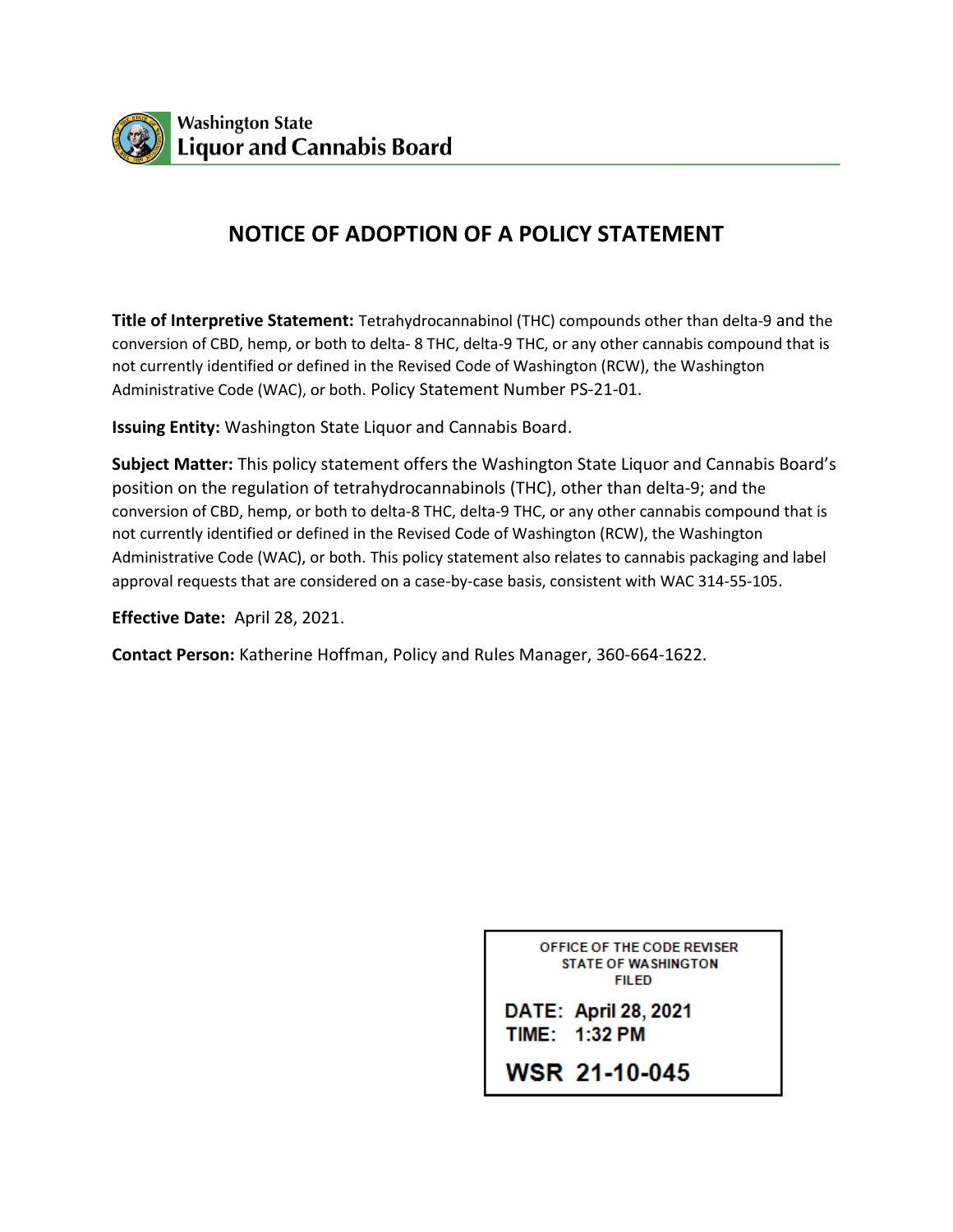

# **Policy Statement**

*Title***: Tetrahydrocannabinol (THC) compounds other than delta-9 and the conversion of CBD, hemp, or both to delta- 8 THC, delta-9 THC, or any other cannabis compound that is not currently identified or defined in the Revised Code of Washington (RCW), the Washington Administrative Code (WAC), or both.**

| Number:                | PS21-01                                                      |
|------------------------|--------------------------------------------------------------|
| <b>References:</b>     | RCW 69.50.101                                                |
|                        | RCW 69.50.201                                                |
|                        | RCW 69.50.204                                                |
|                        | RCW 69.50.325                                                |
|                        | RCW 69.50.326                                                |
|                        | RCW 69.50.401                                                |
|                        | RCW 69.50.455                                                |
|                        | RCW 19.86.020                                                |
|                        | WAC 314-55-095                                               |
|                        | WAC 314-55-105                                               |
|                        | WAC 314-55-109                                               |
| Contact:               | Katherine Hoffman, Policy and Rules Manager, WSLCB           |
| Phone:                 | 360-664-1622                                                 |
| Email:                 | katherine.hoffman@lcb.wa.gov                                 |
| <b>Effective Date:</b> | April 28, 2021                                               |
| <b>Approved By:</b>    | Justin Nordhorn, Policy and External Affairs Director, WSLCB |

#### **RCW 34.05.230 – [Interpretive and policy statements](https://app.leg.wa.gov/rcw/default.aspx?cite=34.05.230)**

(1) An agency is encouraged to advise the public of its current opinions, approaches, and likely courses of action by means of interpretive or policy statements. Current interpretive and policy statements are advisory only. To better inform the public, an agency is encouraged to convert long-standing interpretive and policy statements into rules.

#### **Introduction**

This policy statement is offered in response to multiple stakeholder requests and national concern for clarification regarding:

- The regulation of tetrahydrocannabinols (THC), other than delta-9; and
- The conversion of CBD, hemp, or both to delta-8 THC, delta-9 THC, or any other marijuana compound that is not currently identified or defined in the Revised Code of Washington (RCW), the Washington Administrative Code (WAC), or both.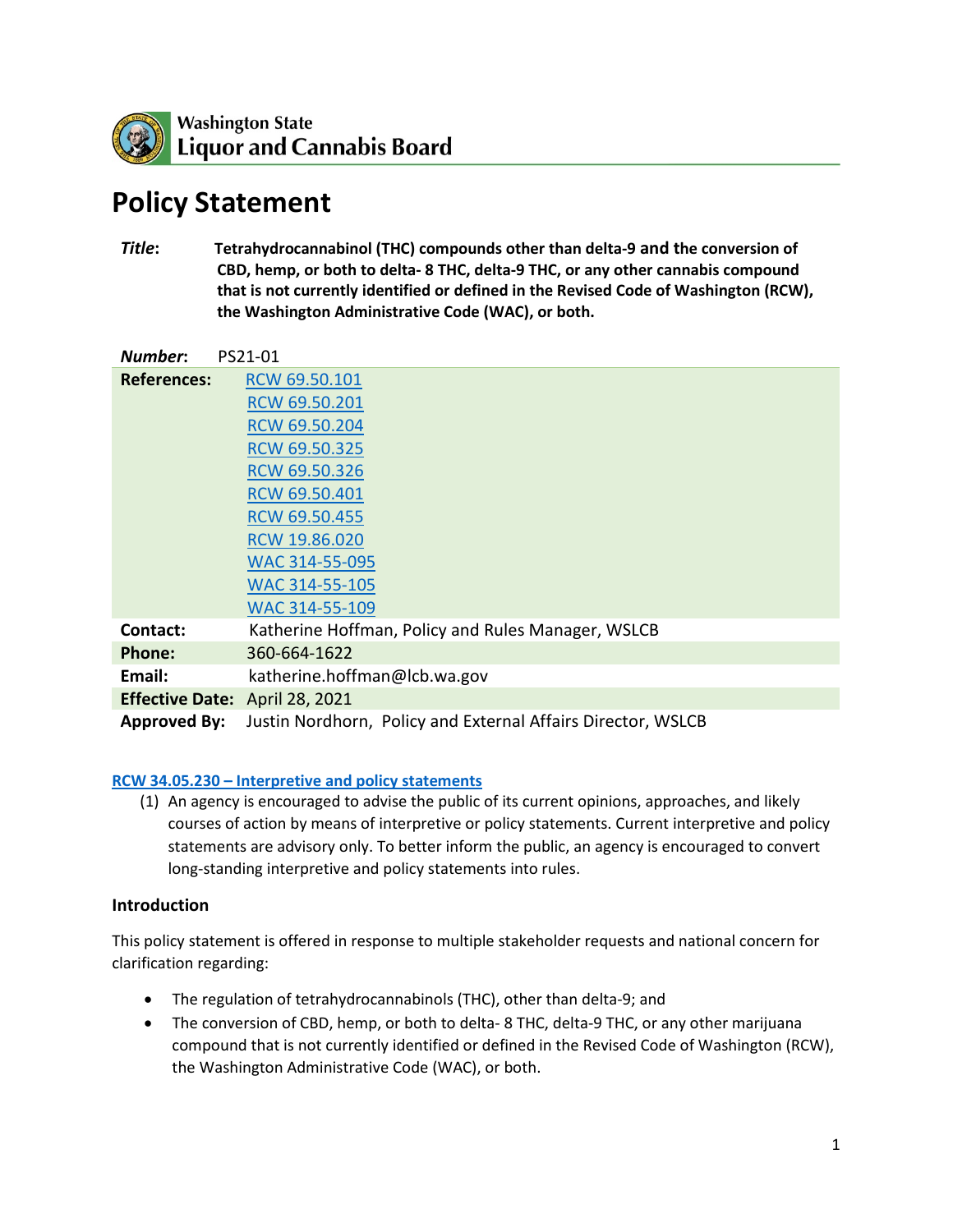This policy statement also relates to marijuana packaging and label approval requests that are considered on a case-by-case basis, consistent with WAC 314-55-105.

## **BACKGROUND**

The Washington State Liquor and Cannabis Board (LCB) has become aware of products entering the regulated market with labeling noting the presence of cannabinoids other than delta-9 THC and CBD additives. These products include, but are not limited to marijuana infused edibles and marijuana concentrates.

The LCB is also aware of products with labeling noting the presence of THC compounds other than delta-9 THC in markets it does not regulate.

LCB reviews and pre-approves marijuana infused labeling for edible products that will be sold in licensed retail marijuana stores. LCB does not review or approve labeling for marijuana concentrates, usable marijuana, marijuana mix, or marijuana topical products that will be sold in licensed retail marijuana stores. LCB does not have statutory or regulatory authority for products containing cannabis compounds other than delta-9 THC sold outside the licensed marijuana system regulated by the WSLCB.

LCB has learned that CBD isolate from hemp or other sources is being genetically or chemically altered to result in potentially intoxicating, psychoactive compounds not derived from marijuana as defined in RCW 69.50.101(y), or synthetic equivalents of substances contained in the cannabis plant. LCB has learned that these compounds have appeared in the marijuana system regulated by the WSLCB. The agency has also learned that such compounds other than delta-9 THC have also appeared in the licensed marijuana system regulated by the WSLCB.

Washington State statute and the rules that implement those statutes provide a framework describing the types of activities that cannabis licensees may engage in. Initiative 502 (I-502) provided the backdrop to establish exceptions to illegal marijuana sales by affording allowances for licensees to produce, process, and sell marijuana products at retail within Washington State. The only products that can be sold in licensed marijuana retail stores are marijuana concentrates, usable marijuana, and marijuana infused products, and paraphernalia, consistent with RCW **69.50.325(3)(a).**

### **AUTHORITY AND ANALYSIS**

RCW **69.50.204** identifies Schedule I controlled substances. Specifically, RCW 69.50.204(c)(30)(i) defines Schedule I tetrahydrocannabinols (THC), as follows:

Tetrahydrocannabinols *meaning tetrahydrocannabinols naturally contained in a plant of the genera Cannabis*, *as well as synthetic equivalents of the substances contained in the plant,* or in the resinous extractives of the genera Cannabis, and/or synthetic substances, derivatives, and their isomers with similar chemical structure and pharmacological activity *such as the following*:

(A) 1 - cis - or trans tetrahydrocannabinol, and their optical isomers, excluding tetrahydrocannabinol in sesame oil and encapsulated in a soft gelatin capsule in a drug product approved by the United States Food and Drug Administration; (*Note: this refers to Delta 9-THC*)

(B) 6 - cis - or trans tetrahydrocannabinol, and their optical isomers; (*Note: this refers to Delta 8 THC***)**.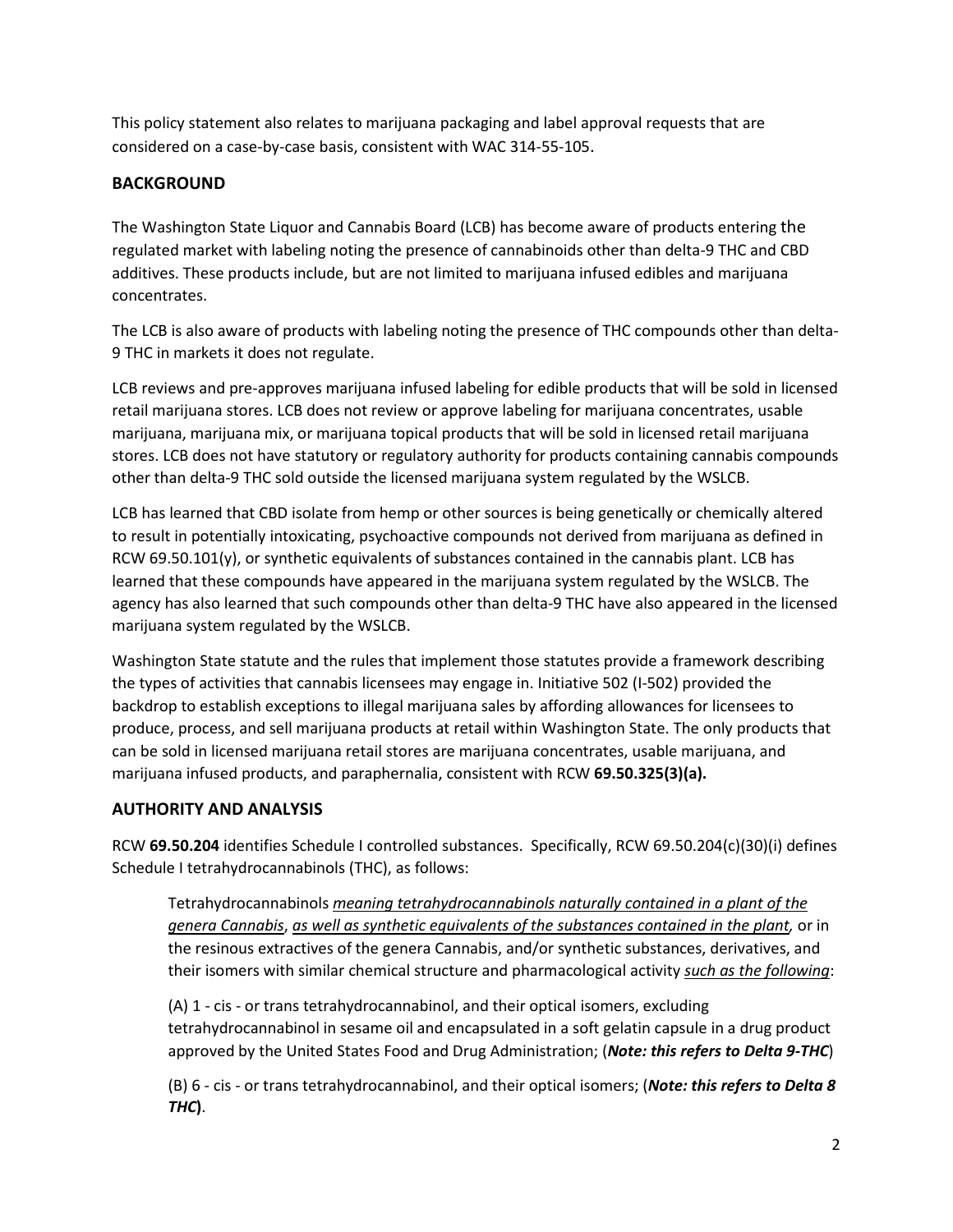RCW **69.50.455** describes synthetic cannabinoids in relation to unfair or deceptive practice under RCW **19.86.020** as follows:

(1) It is an unfair or deceptive practice under RCW 19.86.020 for any person or entity to distribute, dispense, manufacture, display for sale, offer for sale, attempt to sell, or sell to a purchaser any product that contains any amount of any *synthetic cannabinoid*. The legislature finds that practices covered by this section are matters vitally affecting the public interest for the purpose of applying the consumer protection act, chapter 19.86 RCW. Violations of this section are not reasonable in relation to the development and preservation of business.

*(2) "Synthetic cannabinoid" includes any chemical compound identified in RCW 69.50.204(c)(30)* or by the pharmacy quality assurance commission under RCW 69.50.201.

Marijuana is defined in **RCW 69.50.101(y)** as all parts of the plant cannabis with a THC concentration of greater than 0.3 percent THC on a dry weight basis; the seeds thereof; the resin extracted from any part of the plant; and every compound, manufacture, salt, derivative, mixture, or preparation of the plant, its seeds or resin. The term does not include: (1) The mature stalks of the plant, fiber produced from the stalks, oil or cake made from the seeds of the plant, any other compound, manufacture, salt, derivative, mixture, or preparation of the mature stalks (except the resin extracted therefrom), fiber, oil, or cake, or the sterilized seed of the plant which is incapable of germination. This is similar to the Federal definition of marijuana (see 21 U.S.C. § 802(16)), and hemp, as described in RCW 15.140.020(5) is expressly excluded from this definition.

**RCW 69.50.101(z)** provides that "marijuana concentrates" means products consisting wholly or in part of the resin extracted from any part of the plant *Cannabis* having a THC concentration of greater than ten percent. This language is also reflected in WAC **314-55-105(1)(d).**

**RCW 69.50.101(uu)** provides that "THC concentration" means the percent of delta-9 tetrahydrocannabinol content per dry weight of any part of the plant *Cannabis*, or per volume or weight of marijuana product, or the combined percent of delta-9 tetrahydrocannabinol and tetrahydrocannabinolic acid in any part of the plant *Cannabis* regardless of moisture content.

Thus, for tetrahydrocannabinols that are naturally occurring constituents of the cannabis plant, any material that contains greater that 0.3% delta-9 THC by dry weight is a Schedule I controlled substance, by virtue of its containing tetrahydrocannabinol, but may be possessed in limited quantities by persons over 21, and produced, processed, and sold in the licensed marijuana system regulated by the WSLCB.

Further, delta-8 THC, as defined in RCW 69.50.204(c)(30)(i)(B), whether naturally occurring or synthetically derived, remains a Schedule 1 controlled substance.

**RCW 69.50.360** describes certain acts that are not considered criminal or civil offenses. Specifically, subsection (3) provides that delivery, distribution, and sale, on the premises of a licensed retail outlet, of any combination of the following amounts of marijuana concentrates, useable marijuana, or marijuanainfused product to any person twenty-one years of age or older do not constitute criminal or civil offenses under Washington law:

- (a) One ounce of useable marijuana;
- (b) Sixteen ounces of marijuana-infused product in solid form;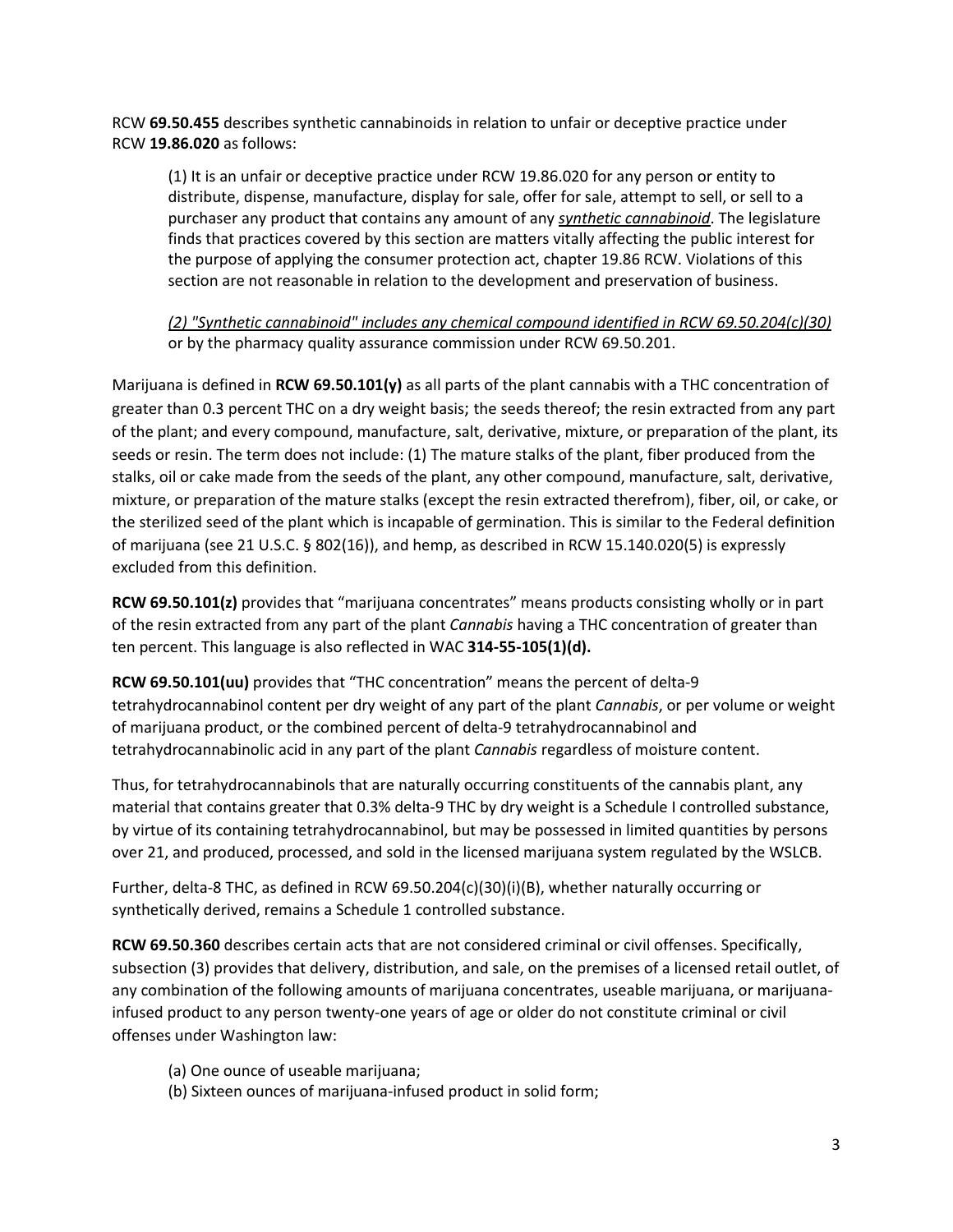- (c) Seventy-two ounces of marijuana-infused product in liquid form; or
- (d) Seven grams of marijuana concentrate.

**RCW 69.50.4013(3)(a)** provides that the possession, by a person twenty-one years of age or older, of useable marijuana, marijuana concentrates, or marijuana-infused products in amounts that do not exceed those set forth in RCW **[69.50.360](http://app.leg.wa.gov/RCW/default.aspx?cite=69.50.360)**(3) is not a violation of this section, this chapter, or any other provision of Washington state law.

Finally, **RCW 69.50.326** provides that marijuana producers and processors may use a CBD product as an additive *only* for the purpose of enhancing the cannabidiol concentration of any product authorized for production, processing or sale under chapter 69.50 RCW, provided that the CBD product has a THC level of 0.3 or less on a dry weight basis. The agency interprets this to mean that CBD, regardless of origin, may *not* enter the I-502 system by any means other than as an additive to a product that is approved for sale within the system, meaning any marijuana product with a THC concentration of greater than 0.3 percent THC on a dry weight basis. This language is also reflected in **WAC 314-55-109.**

#### **Policy Statement:**

LCB is concerned that derivatives, extracts, cannabinoids, isomers, and CBD isolate from hemp or other sources that is genetically or chemically altered to result in potentially intoxicating or psychoactive compounds, or synthetic equivalents of substances contained in the cannabis plant, is being used or is being added to products, including marijuana infused edibles and marijuana concentrates that are entering the licensed marijuana system regulated by the LCB. The agency is also concerned about the health implications related to compounds other than delta-9 THC and CBD added to such products.

Delta-8 cultivated in licensed LCB facilities that is derived from marijuana and not otherwise synthesized may be added to marijuana products produced and processed in the licensed marijuana system. Delta-8 THC created by a process of genetic or chemical alteration of licensed marijuana may not be added to marijuana products produced and processed in the licensed marijuana system. However, derivatives, extracts, cannabinoids, isomers, and CBD isolate from hemp or other sources that is genetically or chemically altered into compounds would be considered synthetic equivalents of the substances contained in the plant under RCW 69.50.204, and may not be produced or processed in licensed LCB facilities, nor may they be sold in licensed marijuana retail stores consistent with RCW 69.50.325, RCW 69.50.401 and RCW 69.50.455. Statute prohibits the distribution, dispensing, manufacture, display for sale, offer for sale, attempt to sell, or sale to a purchaser any product that contains any amount of any synthetically derived delta-8 or delta-9 THC. Statute also provides that marijuana retailers may sell marijuana concentrates, usable marijuana paraphernalia or marijuana infused-products, within statutory limits.

Further, the process of genetic or chemical alteration of hemp or other sources to potentially intoxicating, psychoactive compounds may generate additional chemicals that are not naturally occurring in marijuana. Currently, there are no mandatory testing standards for these compounds, and no potency or concentration limits have been established in statute or regulation concerning these compounds in Washington State. The impact of those different chemicals on health are unknown and could be harmful.